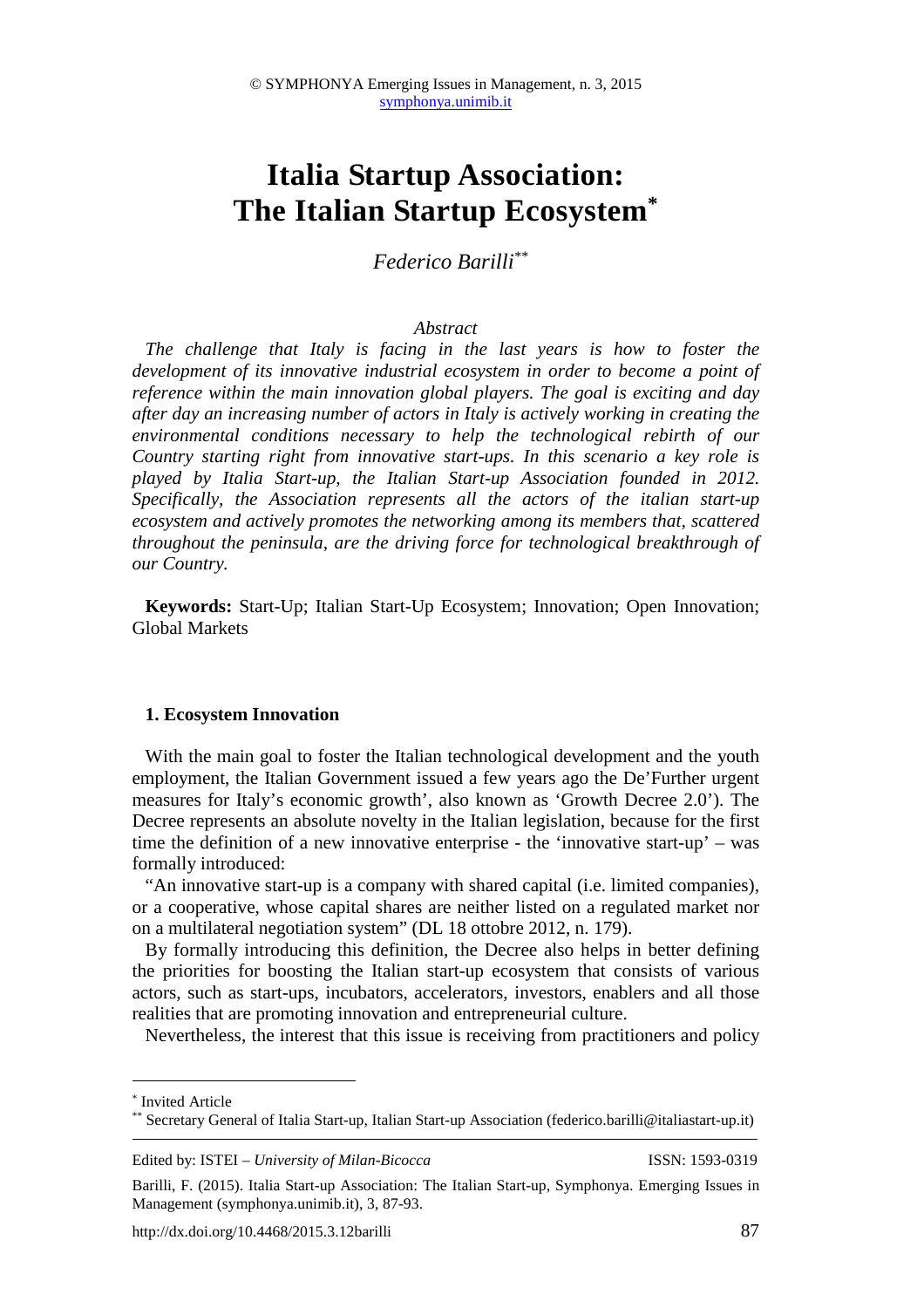makers, the Italian technological development is still facing various problems. The main barriers/challenges that our Country need to address – specifically if/when compared to the other European Countries - are first of all related to the limited availability of investments in the field of innovative start-ups and second to the lack of a proper entrepreneurial education.

In addition to this, the Italian industrial ecosystem is mainly characterized by small and medium enterprises (SME) and the lack of large corporations, and/or foreign multinational companies/global players willing to invest a large amount of money in innovative new business idea in our Country, hinders the abovementioned breakthrough that our economy needs to 're-start' its growth.

Despite these adverse conditions, the Italian innovation ecosystem is actively dealing with these challenges/obstacles and does not give up. In this scenario, the worldwide emerging concept of Open Innovation could play an important role.

Italia Start-up, by supporting the Italian start-up ecosystem, is actively promoting this 'new wave/acceptation' of innovation. It is specifically related to the R&D management, that along with an adequate training at all corporate levels, is now to be considered as one of the most important keystone for the technological rebirth of our economy.

## **2. Italia Start-up. The Italian Start-up Association**

### **2.1 The Mission**

Italia Start-up is the non-profit Italian Start-up Association that brings together and represents the young innovative companies with high level of potential growth (start-up) and all those, individuals, institutions, incubators/accelerators, investors, companies and enablers subjects, involved in any way to facilitate, support or manage start-up initiatives.

Founded in 2012, the Association has now more than 1,700 members splitted into the following categories: individuals, start-ups (divided into seed and consolidated ones), incubators/ accelerators, investors, enablers and mature companies.

The main actions/efforts of the Association are directed to:

- − spread the passion of doing business and promote the entrepreneurial culture in order to boost the competitiveness of the whole Italian innovation ecosystem;
- − support those individuals who are starting or aim at initiating an entreprenuerial activity;
- − involve those actors who could or would invest in start-up, first of all the mature companies;
- − enhance the Italian innovative start-ups, by bringing them closer to the consolidated Italian industry, as well as by introducing them to international and domestic investors;
- − promote youth employment.

To relaunch the Italian economy through the start-ups means to support the creative and innovative part of the Country. New reforms are welcome, but first of all we need to remove many of the barriers that still exist and hinder the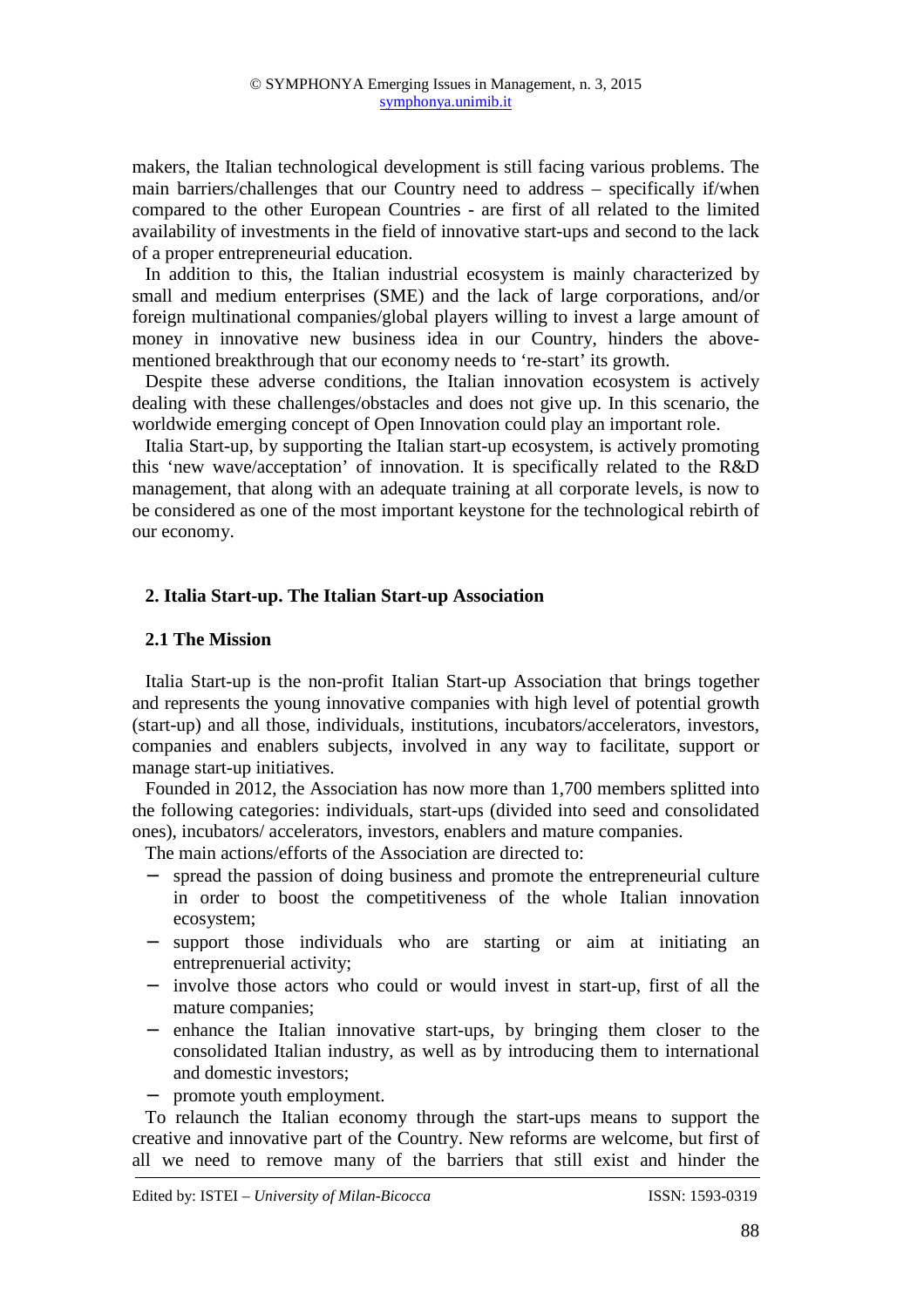development of new companies in different industries and territories. By promoting start-up creation and growth it is also possible to enhance the competitiveness of our Country at international level.

# **2.2 Association Activities: Priority Focus**

## *Institutional relations*

Italia Start-up represents the innovative start-up ecosystem to the institutions. The Association maintains an open channel of dialogue between those who are trying to do business and policy makers both at central and local level with the aim of having a simplified legislative framework favorable to start-ups and to those who want to invest in venture capital.

# *International development*

In addition to support the growth of start-ups in Italy, the Association also promotes their internationalization process in Europe and around the world. Italia Start-up also aims to have both short-term projects (missions abroad to introduce the most promising Italian start-up) and medium-term (local stable presence in the most advanced countries to foster ongoing cooperative relationships).

# *Ecosystem: mapping and qualification*

A map, on the Italia Start-up website - namely "Who is who" - describes the Italian geography of innovation to enhance start-ups creation, accelerators/incubators and innovation centers in each area and to make possible for anyone to know these realities.

## *Matching between start-ups and corporations: Open Innovation*

The slogan of the Association is "Make big the innovative companies and innovative the big companies". This sentence summarizes one of the main objective of Italia Start-up that is to connect the world of start-ups with mature companies to allow contamination of models, trade in services, know-how and innovation between the parties, as well as to facilitate investment opportunities through a scouting activity. This goal is fundamental in a country like Italy which is the fifth producer of manufacturing goods worldwide, with the possibility – thanks also to the innovative start-ups – to bring innovation in products and in processes.

For the definition of models regarding Open Innovation and the ways for large companies to invest in start-ups (Corporate Venture Capital) an Industry Advisory Board was established. It is composed by representatives of major and multinational Italian companies interested in investing in innovative start-ups. An important document, realized thanks to the exchange of opinions and experiences of the table components, will be presented in the incoming months.

# *Education, communication and events*

Taylored communication and brief training paths are organized in order to promote the entrepreneurial and innovation culture mainly focusing on young people and – more in general - on those who are interested in this field. To mention a few, for example a series of educational meetings, have been organized in many associated incubators, where associated notaries, lawyers and accountants provide to the participants their knowledge and experience in the field.

The Association website, the communication through social channels, the press office and the organization of public events are also important tools to give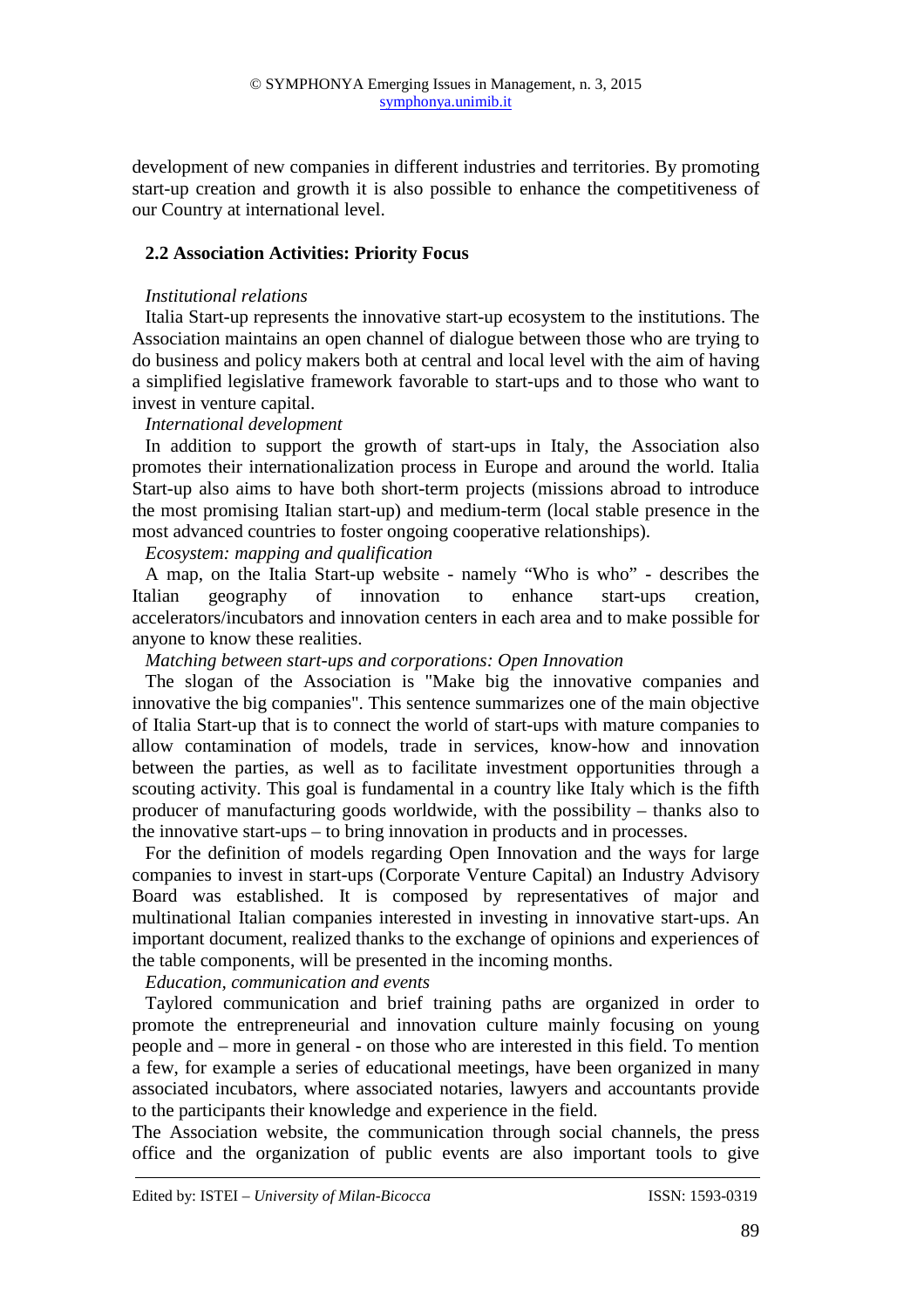visibility to the start-ups and to the entire innovation ecosystem.

### **3. Italian Start-up Ecosystem. A Global Overview**

To provide an overview of the Italian start-up ecosystem, we summarize a few data from the 'Quarterly report – special section of Italian start-up register' powered by Infocamere. At the 1st April 2016 the number of innovative start-ups filed in the Business Register was 5,439; an increase of +5.8% compared to the end of December last year. In absolute terms, Lombardy is the region with the largest number of innovative start-ups: 1,183 (21.8% of the total amount of Italian startups). Followed by Emilia-Romagna with 625 start-ups (11.5 %), Lazio 548 (10.1%), Veneto 404 (7.4%) and Piemonte 365 (6.7%). At the bottom of the list, there are Basilicata, Molise and Valle D'Aosta with less than 50 start-ups each.

When referring to provinces, Milan is the province that hosts the largest number of innovative start-ups: 802, accounting for 14.8% of total. Followed by Rome with 475 (8.7 %), Turin 273 (5%), Naples 172 (3.2%) and Bologna 154 (2.8 %). More than a hundred start-ups – each one - are also located in the provinces of Florence, Modena, Trento, Bari and Brescia. As regards the amount of investments in startups, in 2015, they reached a volume of 133 million euros; an increase of  $+11\%$ compared to 2014. Data is derived from the Observatory Start-up Hi-Tech-Annual Report 2015, promoted by Italia Start-up and Observatory.net Digital Innovation of the School of Management of Politecnico of Milan.

The increase is mainly due to projects of non-institutional investors  $(+32%)$ compared with a decrease of funds from institutional investors (-8%). In particular, they moved from 57 million to 75 million euros by non-institutional investors such as venture incubator, family office, club deal and business angels. Remains substantially unchanged, the territorial distribution of investments: start-ups located in the North collect more than half of the total (54%), followed by the centre (30%) and then those in the south and in the islands (16%). By considering the sector, the ICT industry still covers more than two-thirds of the funded start-ups. But also it confirms the active segment of the start-up involved in the "life sciences", reaching almost 20% and the segment "cleantech & energy", and renewable energy which accounts for nearly 10%.

If compared to other European developed countries, the volume of Italian investments in innovative start-ups is very small: the investments in venture capital in France and Germany are about ten times higher than in Italy, while in Spain are about double. The Great Britain, then, has invested more than 20 times more compared to our Country, thanks first of all to favorable tax policies for investors in innovative start-ups, and then because of the inflow of capital from from foreing countries, particularly from the United States.

However, the Italian government has recently introduced important tax measures to promote the creation and the grow of innovative start-ups. With the aim of strengthening the investment market in venture capital, the Italian legislation includes, among other measures, the article number 29 of the Decree 2.0 Growth of 2012 which provides - for individuals who invest in innovative start-ups - a deduction from gross income equal to 19% of the amount invested, up to a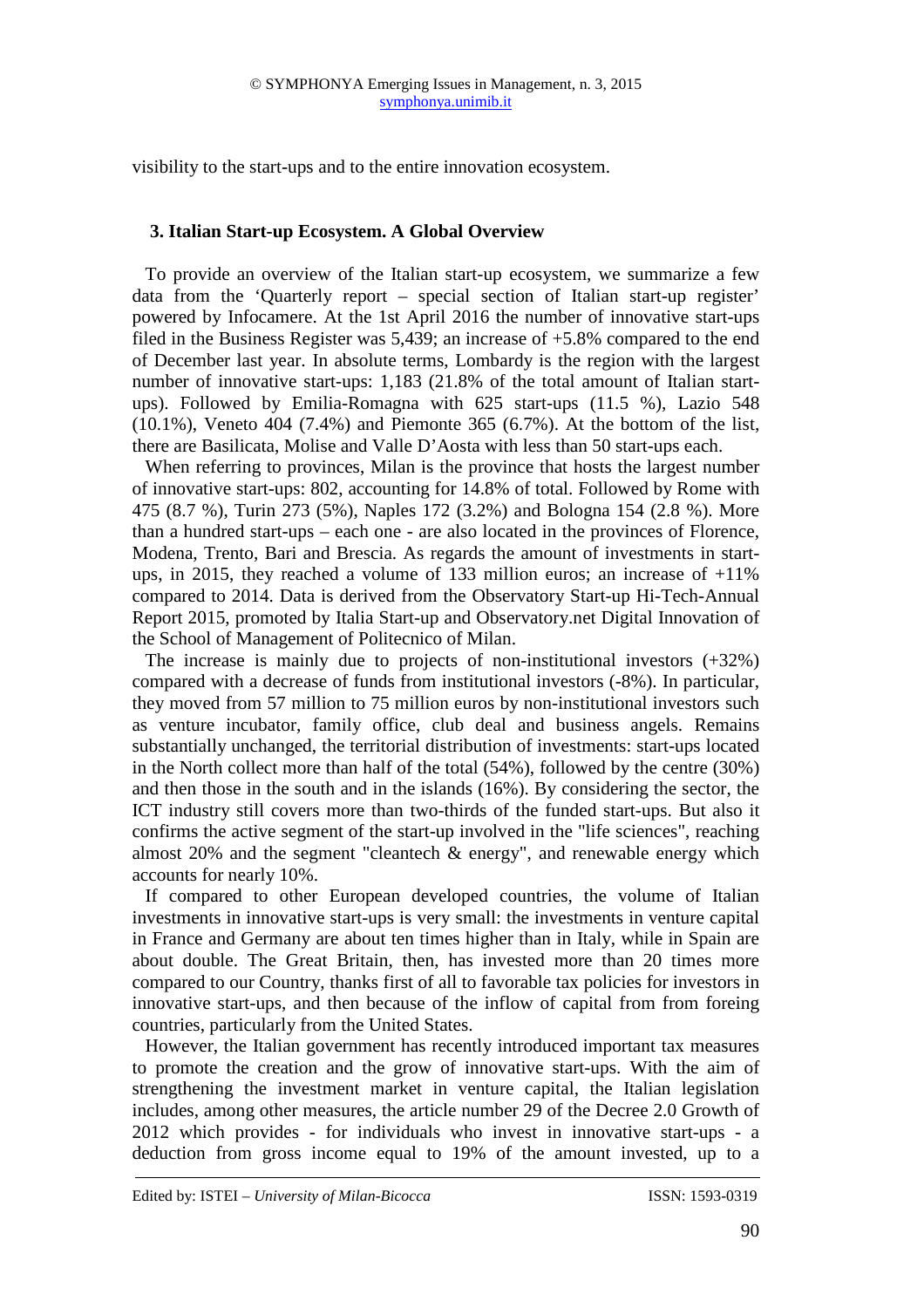maximum amount of 500 thousand euros. The company is instead granted a deduction from taxable income of 20% of the sum invested in the innovative startup capital, for a maximum amount of 1.8 million euro. For investments in innovative start-ups with a social vocation, or who develop and exclusively commercialize innovative products or services with high technological value in the energy field, the deduction rate for individuals is increased up to 25% and the rate of deduction for companies is increased to 27%. The figures for the first year of operation - the only currently available - provide encouraging signs: in 2013, the year in which the innovative start-up audience was still very low, taxpayers between individuals and companies that have invested resources were equal to 28,2 million euro, in 463 innovative start-ups.

In order to facilitate the access to finance for innovative start-ups in the form of a public guarantee for loans granted by banks, the government introduced the Guarantee Fund. As regard to innovative start-ups and certificated incubators, the Fund intervenes to a free coverage of 80% of the credit provided by the bank and without making further checks of creditworthiness compared to those made by lenders: preferential access that is being translated very robust metrics. At the end of 2015 the number of debit loans granted to innovative start-ups was 1,054. 711 are the innovative start-ups that have received loans. The total amount of funding received is slightly less than 290 million euro, of which approximately 225 million guaranteed by the state. The average amount of loans received is approximately 275.000 euros and the average term of the loans facilitated by the state fund is 55 months, or almost 5 years. The most representative size class, for the period (September 2013-December 2015), is related to financing with the monetary value of between 100 thousand and 300 thousand euros (32.2% of the total). Loans exceeding 500 thousand euros cover 13% of total loans guaranteed by the Fund, the most senior levels of the million 7%.

In addiction, with a provision of 2013 (Decree Law No. 145), later modified by a law in 2014 (article 1, paragraph 35 of the Law of 23 December 2014, No. 190) the Italian government provides a new credit tax for investments in research and development in the period between 2015/2019. The credit is granted for investments going beyond the minimum spending limit of 30,000 euros in the tax year for which you intend to use the subsidy. Beneficiaries of the intervention are all companies, regardless of the legal form, the economic sector in which they operate, as well as the adopted accounting regime. They can also benefit from the facilitation of non-commercial entities, consortia and business networks. The people, under insolvency procedures aimed at the continued operation of economic activity, are also eligible. The benefit is calculated on the incremental value of R&D expenses recorded in each of the tax years 2015/2019 to which you plan to claim the benefit compared to the average annual expenditure in the three-year period 2012/2014 and it is recognized in the measure 25 % or 50% in relation to the type of eligible costs. An additional very important aspect for the start-ups is the novelty related to the so-called research 'extramoenia': indeed, the investment in research contracts with universities, research institutes, similar establishmentswith and also with other enterprises, including innovative start-ups, are relieved, equal to 50% of incremental spending. This measure is clearly favoured in relation to the socalled 'Corporate Venture Capital' or 'Open Innovation' since it promotes the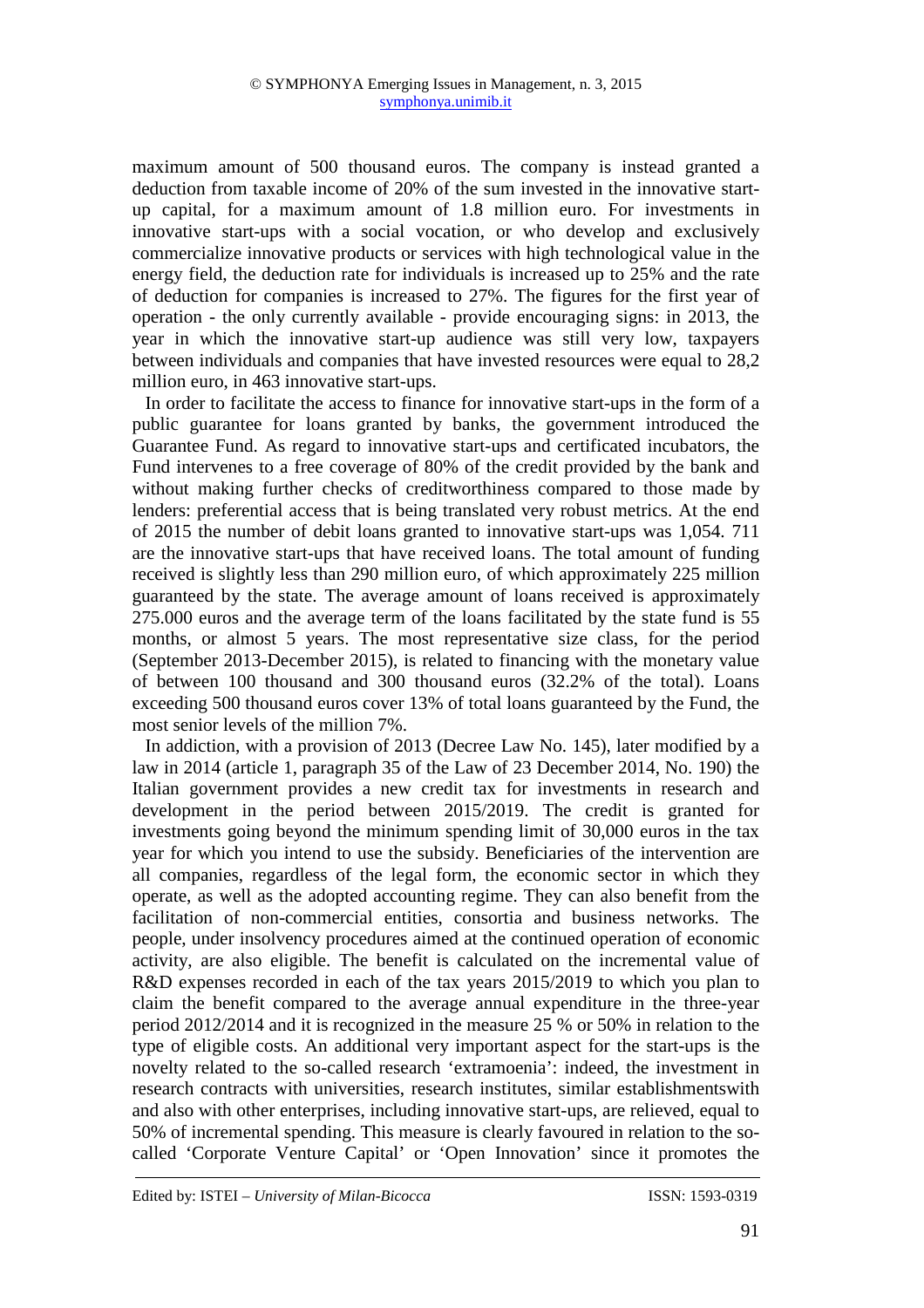investment by mature businesses into innovative start-ups for process and expecially product innovation as it comes to R&D.

## **4. The Concept of Open Innovation and its Benefits to the Italian Start-up Ecosystem**

"Most innovation fail. And companies that don't innovate fails".

With these words begins the book "Open innovation. The new imperative for creating and profiting from technology" written by the father of the concept of Open Innovation Henry Chesbrough and published by Harvard Business School Press in 2003. In this book Open Innovation is defined as follows:

"Open Innovation is the use of purposive inflows and outflows of knowledge to accelerate internal innovation, and expand the markets for external use of innovation, respectively. Open Innovation is a paradigm that assumes that firms can and should use external ideas as well as internal ideas, and internal and external paths to markets, as they look to advance their technology (…)".

Since 2003, the concept of Open Innovation is animating the debate within the experts because, for the first time, was reviewed the way by which the large companies were facing the management of R&D activities.

Nowadays, this innovative vision of proceeding provided an important turning point in the organization of a company that decides to approach this new organizational challenge. Looking out for innovation, indeed, makes possible the encounter between the mature corporates and the technological progress brought forward from innovative start-ups. An essential factor for the success of this change lies, primarily, in the formation of those who will have to deal this kind of activies. In Italy, the culture related to the Open Innovation is not so diffused as in U.K. or in the U.S.A., but there are some players, such as incubators, that are trying to spread this "culture" also in our Country.

As above-mentioned, also Italia Start-up is betting hard on this point because this new form of collaboration between consolidated firms and innovative start-up brings many economic benefits for both the parties involved: on the one hand mature companies can diversify their internal process or renew their products and meet solutions that would be difficult to achieve internally and, on the other hand, the start-ups involved can find a new market (new potential customers) for their solutions or a support for the production of their new tools.

## **5. Conclusion**

As shown above, nevertheless the strong commitment of the Italian government, the Italian start-up ecosystem, has still to face several challenges such as:

− become more appealing for foreign investors; in this regards a more favorable legislation in order to attract larger amount of foreign investments could help on this purpose;